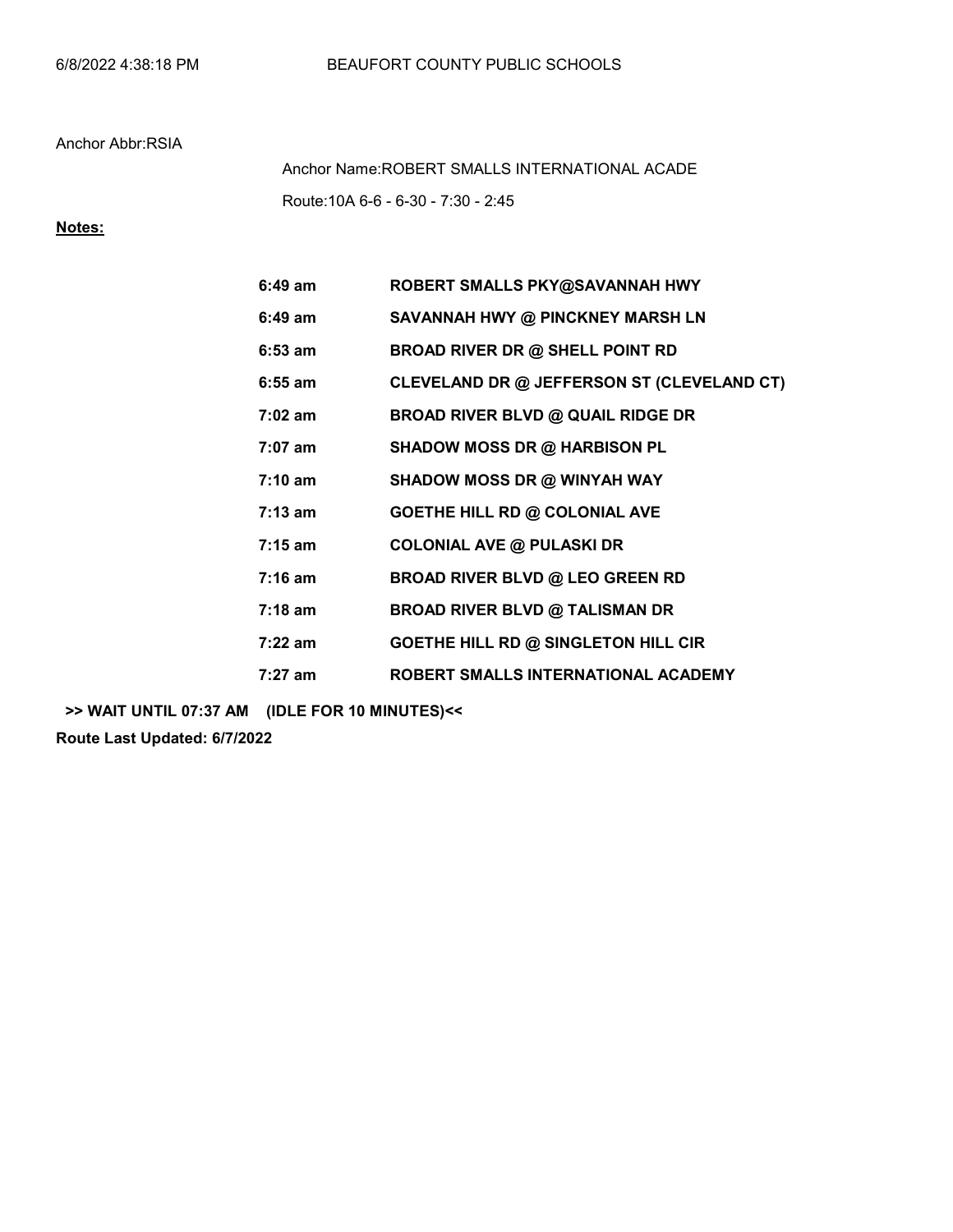Route:10PMa 6-6 - 6-30 7:30 - 2:45 Anchor Name:ROBERT SMALLS INTERNATIONAL ACADE

# Notes:

|                        | $2:35$ pm                            | ROBERT SMALLS INTERNATIONAL ACADEMY        |
|------------------------|--------------------------------------|--------------------------------------------|
| >> WAIT UNTIL 02:50 PM | (IDLE FOR 15 MINUTES)<<<br>$2:50$ pm | ROBERT SMALLS INTERNATIONAL ACADEMY        |
|                        | $2:51$ pm                            | <b>BROAD RIVER BLVD @ TALISMAN DR</b>      |
|                        | $2:53$ pm                            | <b>BROAD RIVER BLVD @ LEO GREEN RD</b>     |
|                        | $2:55$ pm                            | <b>COLONIAL AVE @ PULASKI DR</b>           |
|                        | $2:57$ pm                            | <b>COLONIAL AVE @ GOETHE HILL RD</b>       |
|                        | $3:00$ pm                            | <b>SHADOW MOSS DR @ WINYAH WAY</b>         |
|                        | $3:01$ pm                            | <b>SHADOW MOSS DR @ HARBISON PL</b>        |
|                        | $3:07$ pm                            | <b>BROAD RIVER BLVD @ QUAIL RIDGE DR</b>   |
|                        | $3:10 \text{ pm}$                    | SAVANNAH HWY @ PINCKNEY MARSH LN           |
|                        | $3:13$ pm                            | <b>BROAD RIVER DR @ SHELL POINT RD</b>     |
|                        | $3:15$ pm                            | CLEVELAND DR @ JEFFERSON ST (CLEVELAND CT) |
|                        | $3:23$ pm                            | <b>GOETHE HILL RD @ SINGLETON HILL CIR</b> |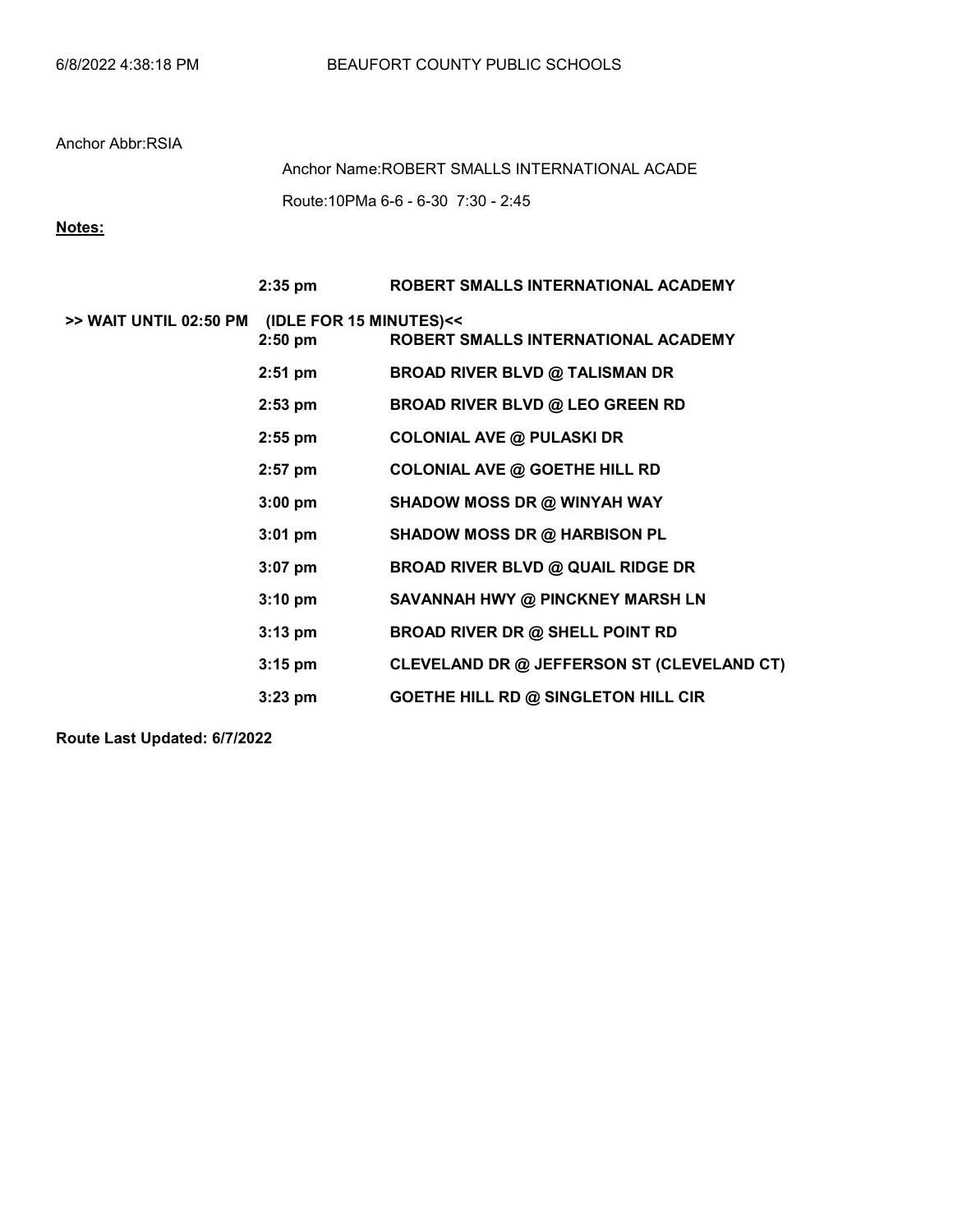Route:11a 6-6- 6-30 - 7:30 - 2:45 Anchor Name:ROBERT SMALLS INTERNATIONAL ACADE

# Notes:

| $6:41$ am         | OLD JERICHO RD @ TAP                      |
|-------------------|-------------------------------------------|
| $6:42$ am         | PARRIS ISLAND GTWY @ AMBROSE RUN          |
| 6:47 am           | <b>CLYDESDALE CIR @ MARSHTACKY RUN</b>    |
| $6:48$ am         | <b>CLYDESDALE CIR @ QUARTER HORSE RD</b>  |
| $6:51$ am         | PARRIS ISLAND GTWY @ ST PAULS CHURCH RD   |
| $6:52$ am         | 482 PARRIS ISLAND GTWY @ TAYLOR'S RENTALS |
| $6:54$ am         | PARRIS ISLAND GTWY @ BONAIRE CIRS         |
| $6:57$ am         | MIDTOWN DR @ SHELL POINT APARTMENTS DR    |
|                   | >> TURN AROUND AT <<                      |
| $6:59$ am         | <b>MARINA BLVD @ WAYSIDE LN</b>           |
| $7:02$ am         | PARRIS ISLAND GTWY @ CASWELL AVE          |
| $7:03$ am         | 499 PARRIS ISLAND GTWY@JERICHO APTS       |
| $7:06$ am         | MINK POINT BLVD @ RATEL DR                |
| $7:08$ am         | MINK POINT BLVD @ TANGLEWOOD DR           |
| $7:12 \text{ am}$ | <b>1139 OTTER CIR</b>                     |
| $7:19 \text{ am}$ | TAFT ST @ OLD JERICHO RD                  |
| $7:22 \text{ am}$ | ROBERT SMALLS INTERNATIONAL ACADEMY       |
|                   |                                           |

>> WAIT UNTIL 07:32 AM (IDLE FOR 10 MINUTES)<<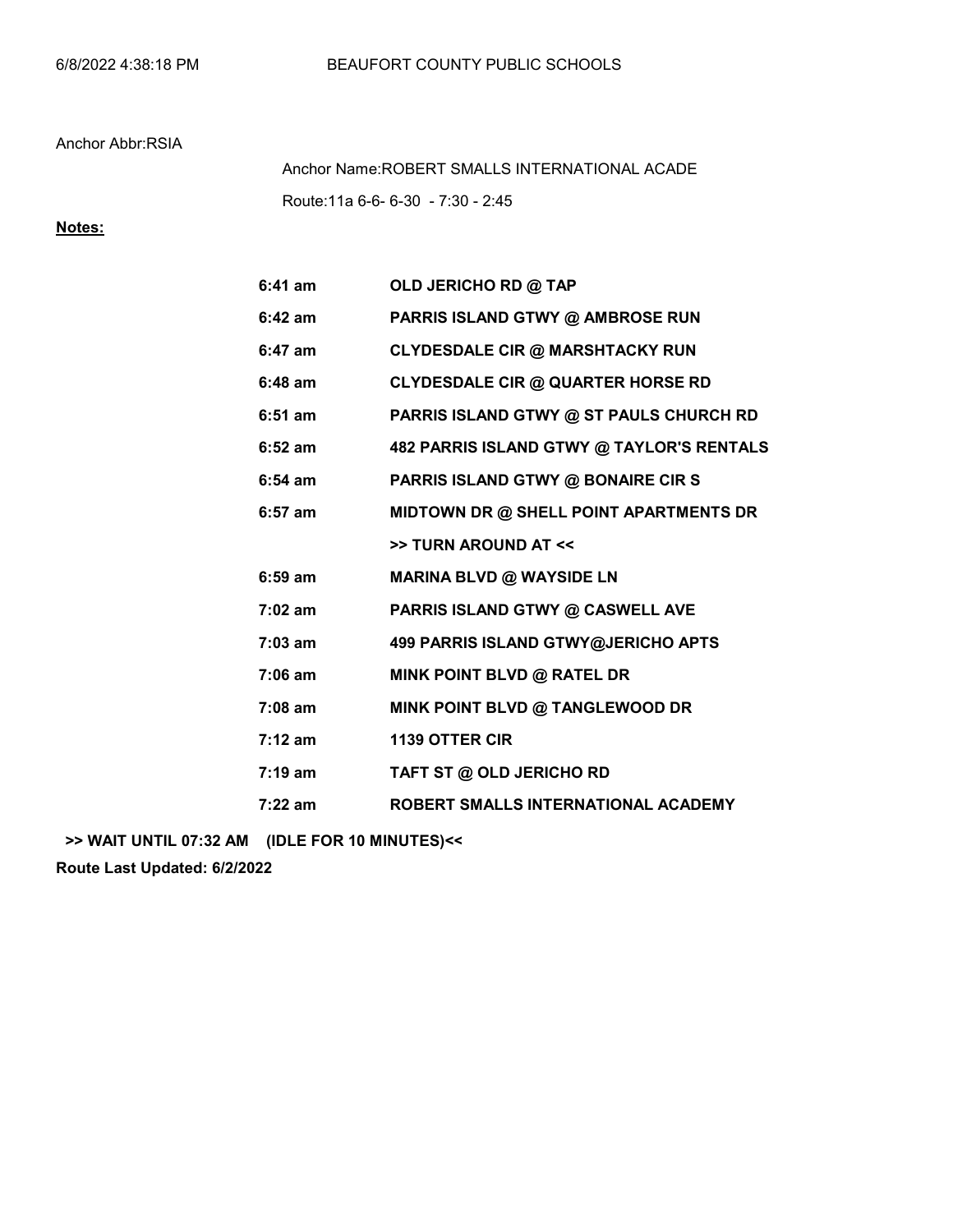Route:11PMa 6-6 - 6-30 7:30 - 2:45 Anchor Name:ROBERT SMALLS INTERNATIONAL ACADE

# Notes:

|                                                | $2:35$ pm         | ROBERT SMALLS INTERNATIONAL ACADEMY       |
|------------------------------------------------|-------------------|-------------------------------------------|
| >> WAIT UNTIL 02:50 PM (IDLE FOR 15 MINUTES)<< | $2:50$ pm         | ROBERT SMALLS INTERNATIONAL ACADEMY       |
|                                                | $2:54 \text{ pm}$ | OLD JERICHO RD @ TAP                      |
|                                                | $2:54$ pm         | PARRIS ISLAND GTWY @ AMBROSE RUN          |
|                                                | $2:58$ pm         | OLD JERICHO RD @ TAFT ST                  |
|                                                | $3:02$ pm         | <b>CLYDESDALE CIR @ MARSHTACKY RUN</b>    |
|                                                | $3:03$ pm         | <b>CLYDESDALE CIR @ QUARTER HORSE RD</b>  |
|                                                | $3:06$ pm         | PARRIS ISLAND GTWY @ ST PAULS CHURCH RD   |
|                                                | $3:07$ pm         | 482 PARRIS ISLAND GTWY @ TAYLOR'S RENTALS |
|                                                | $3:09$ pm         | PARRIS ISLAND GTWY @ BONAIRE CIRS         |
|                                                | $3:12$ pm         | MIDTOWN DR @ SHELL POINT APARTMENTS DR    |
|                                                | $3:14$ pm         | <b>MARINA BLVD @ WAYSIDE LN</b>           |
|                                                | $3:17$ pm         | PARRIS ISLAND GTWY @ WEE CARE DAY CARE    |
|                                                | $3:17$ pm         | PARRIS ISLAND GTWY @ CASWELL AVE          |
|                                                | $3:18$ pm         | 499 PARRIS ISLAND GTWY@JERICHO APTS       |
|                                                | $3:21$ pm         | MINK POINT BLVD @ RATEL DR                |
|                                                | $3:23$ pm         | MINK POINT BLVD @ TANGLEWOOD DR           |
|                                                | $3:26$ pm         | 1139 OTTER CIR                            |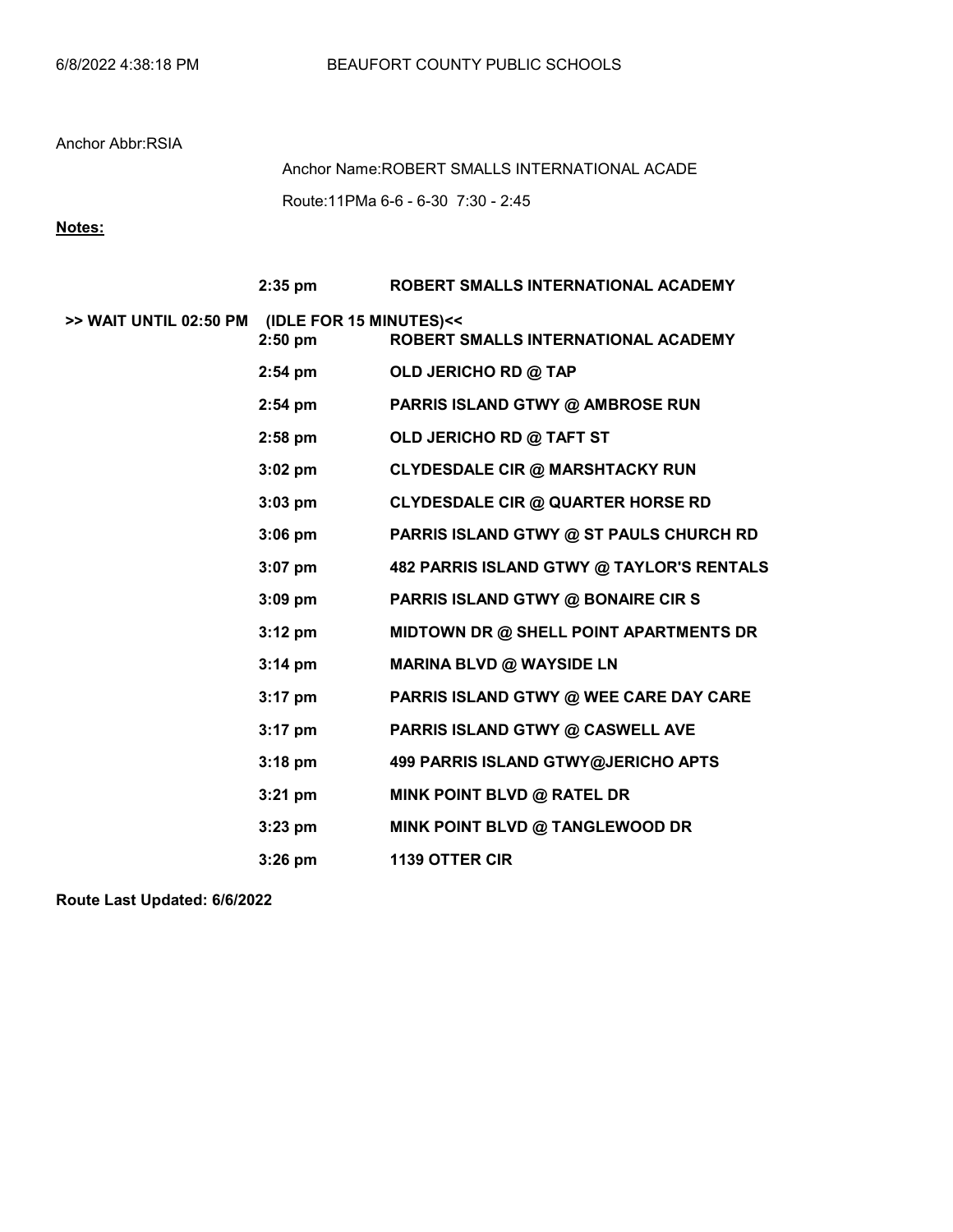Route:12a 6-6 - 6-30 7:30 - 2:45 Anchor Name:ROBERT SMALLS INTERNATIONAL ACADE

# Notes:

| $6:49$ am         | <b>TRASK PKY@SHANKLIN RD</b>         |
|-------------------|--------------------------------------|
| $6:50$ am         | SHANKLIN DR@INDEPENDENT TRAILER PARK |
| $6:57$ am         | 314 LAUREL BAY ROAD (MAGNOLIA APTS)  |
| $7:01$ am         | JOE FRAZIER RD @ LANDON LN           |
| $7:04 \text{ am}$ | 67/68 MURRAY DR @ MAILBOXES          |
| $7:08$ am         | PINE GROVE RD @ KATO LN              |
| $7:10 \text{ am}$ | PINE GROVE RD @ BRILLIANT LN         |
| $7:13$ am         | JOE FRAZIER RD @ WELLENA CT          |
| $7:14$ am         | JOE FRAZIER RD @ CHURCHDALE DR       |
| $7:15 \text{ am}$ | JOE FRAZIER RD @ PINE OAKS DR        |
| $7:16$ am         | JOE FRAZIER RD @ POLITE DR           |
| $7:18 \text{ am}$ | POSSUM HILL RD @ STAFFWOOD RD        |
| $7:22 \text{ am}$ | 25 JOE FRAZIER RD.                   |
| $7:26$ am         | ROBERT SMALLS INTERNATIONAL ACADEMY  |

>> WAIT UNTIL 07:36 AM (IDLE FOR 10 MINUTES)<<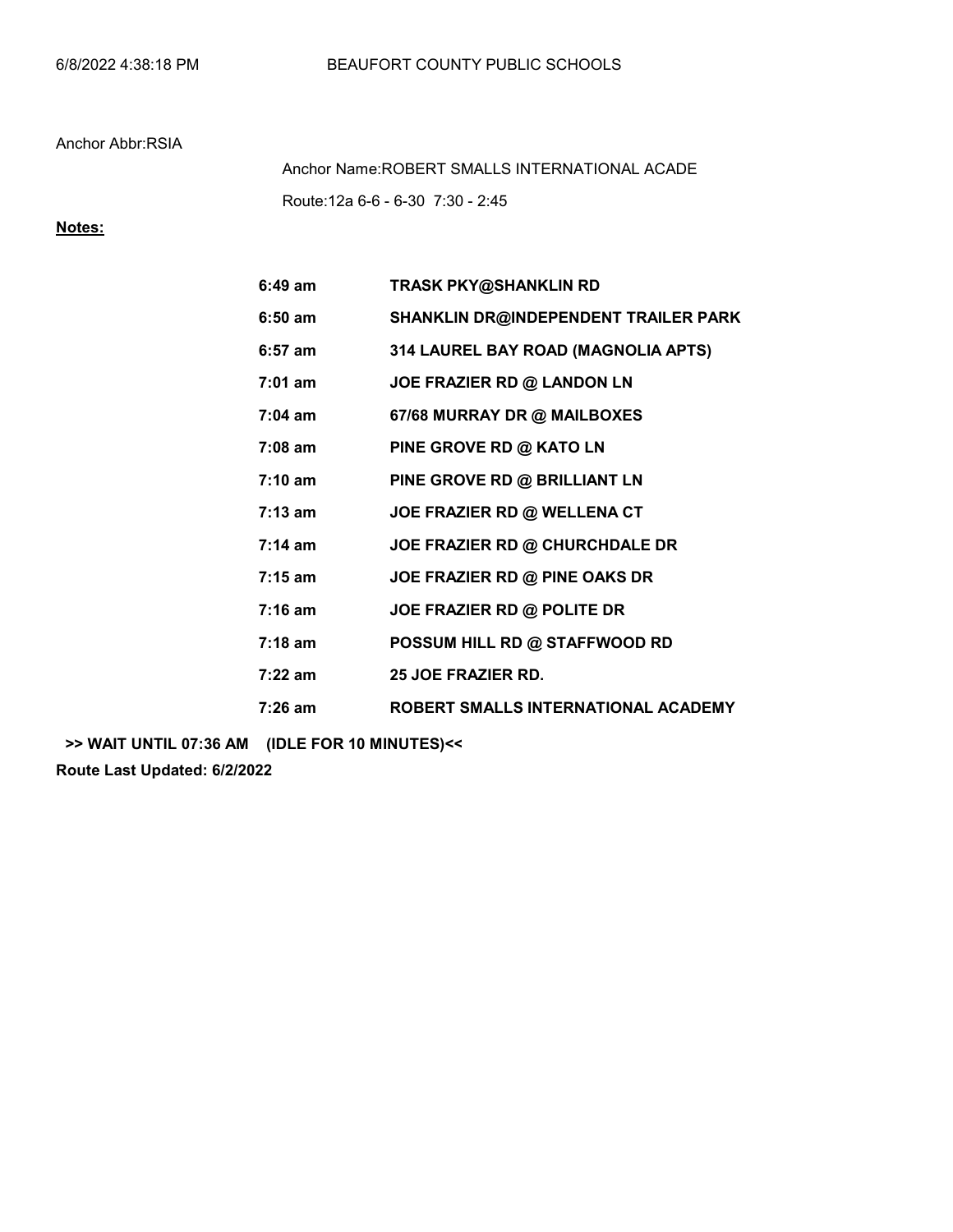Route:12PMa 6-6 - 6-30 7:30 - 2:45 Anchor Name:ROBERT SMALLS INTERNATIONAL ACADE

Notes:

|                                                | $2:35$ pm         | ROBERT SMALLS INTERNATIONAL ACADEMY  |
|------------------------------------------------|-------------------|--------------------------------------|
| >> WAIT UNTIL 02:50 PM (IDLE FOR 15 MINUTES)<< | $2:50$ pm         | ROBERT SMALLS INTERNATIONAL ACADEMY  |
|                                                | $2:54$ pm         | 25 JOE FRAZIER RD.                   |
|                                                |                   | >> TURN AROUND AT <<                 |
|                                                | $2:57$ pm         | POSSUM HILL RD @ STAFFWOOD RD        |
|                                                | $3:00 \text{ pm}$ | JOE FRAZIER RD @ GODWIN RD           |
|                                                | $3:00 \text{ pm}$ | JOE FRAZIER RD @ PINE OAKS DR        |
|                                                | $3:01$ pm         | JOE FRAZIER RD @ CHURCHDALE DR       |
|                                                | $3:02$ pm         | JOE FRAZIER RD @ WELLENA CT          |
|                                                | $3:06$ pm         | 67/68 MURRAY DR @ MAILBOXES          |
|                                                | $3:10 \text{ pm}$ | PINE GROVE RD @ KATO LN              |
|                                                | $3:11 \text{ pm}$ | PINE GROVE RD @ BRILLIANT LN         |
|                                                | $3:14 \text{ pm}$ | <b>MAGNOLIA APTS</b>                 |
|                                                | $3:18$ pm         | JOE FRAZIER RD @ LANDON LN           |
|                                                | $3:26$ pm         | SHANKLIN DR@INDEPENDENT TRAILER PARK |
|                                                | $3:28$ pm         | <b>SHANKLIN RD @ TRASK PKWY</b>      |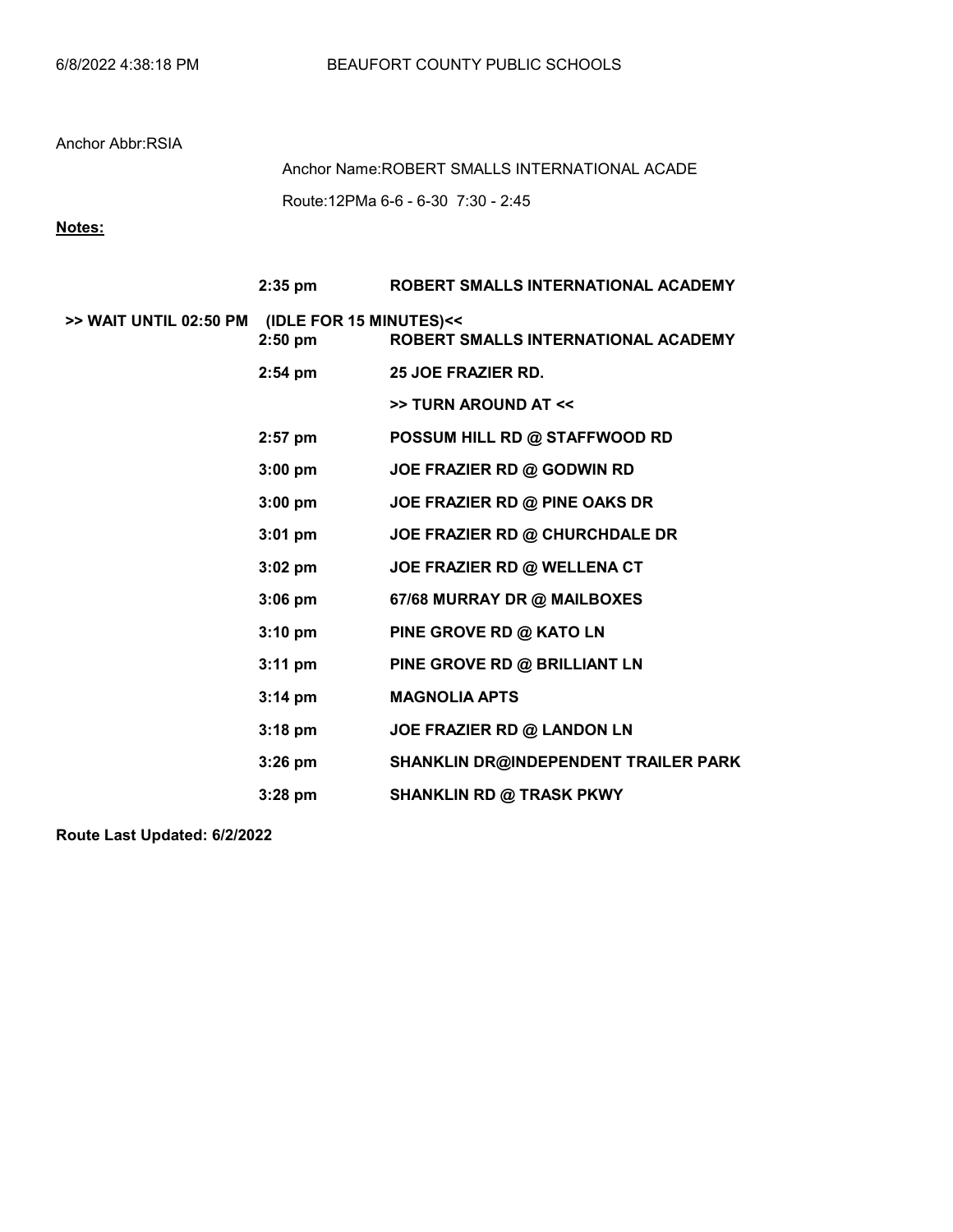Route:13 6-6 - 6-30 7:30 - 2:45 Anchor Name:ROBERT SMALLS INTERNATIONAL ACADE

# Notes:

| $6:48$ am | TRASK PKWY@ROSEIDA RD@CAVALRY LN             |
|-----------|----------------------------------------------|
| $6:49$ am | ROSEIDA DR @ ALEXANDRA LOOP (SHADY OAKS TRL) |
| $6:50$ am | 3002/5010 ROSEIDA RD                         |
| $6:53$ am | <b>1ST INTERSECTION OF WESTGATE CIR</b>      |
| $6:57$ am | <b>STANLEY RD @ AJUGA DR</b>                 |
| $6:57$ am | <b>STANLEY RD @ COUNTY SHED RD</b>           |
| $7:01$ am | PINE GROVE RD @ NOYE WIGGINS DR              |
| $7:03$ am | <b>COUNTY SHED RD @ KENNEDY CIR</b>          |
| $7:07$ am | <b>COUNTY SHED RD @ RIVERS HILL RD</b>       |
| $7:09$ am | <b>105 COUNTY SHED RD</b>                    |
| $7:11$ am | <b>COUNTY SHED RD @ EASTERN RD</b>           |
| $7:15$ am | <b>BROAD RIVER BLVD @ GLAZE DR</b>           |
| $7:16$ am | <b>BROAD RIVER BLVD @ HAGOOD LN</b>          |
| $7:17$ am | <b>BROAD RIVER BLVD @ RAMSEY RD</b>          |
| $7:21$ am | JENNINGS RD @ MILLEDGE VILLAGE RD            |
| $7:24$ am | ROBERT SMALLS INTERNATIONAL ACADEMY          |
|           |                                              |

>> WAIT UNTIL 07:34 AM (IDLE FOR 10 MINUTES)<<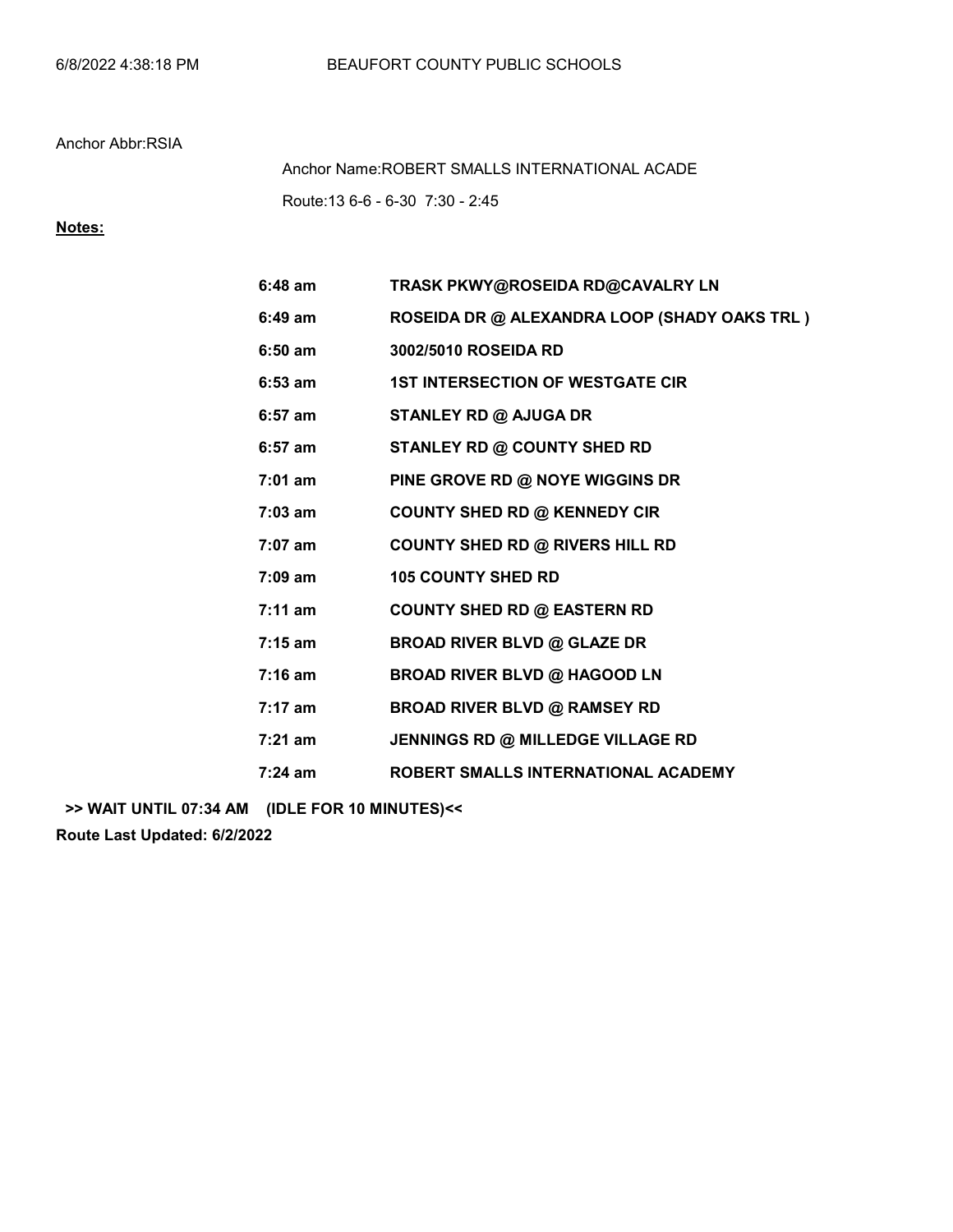Route:15PMa 6-6 - 6-30 7:30 - 2:45 Anchor Name:ROBERT SMALLS INTERNATIONAL ACADE

Notes:

|                                                | $2:35$ pm         | ROBERT SMALLS INTERNATIONAL ACADEMY          |
|------------------------------------------------|-------------------|----------------------------------------------|
| >> WAIT UNTIL 02:50 PM (IDLE FOR 15 MINUTES)<< | $2:50$ pm         | ROBERT SMALLS INTERNATIONAL ACADEMY          |
|                                                | $2:52$ pm         | JENNINGS RD @ MILLEDGE VILLAGE RD            |
|                                                | $2:55$ pm         | <b>RAMSEY RD @ BROAD RIVER BLVD</b>          |
|                                                | $2:56$ pm         | <b>BROAD RIVER BLVD @ HAGOOD LN</b>          |
|                                                | $2:57$ pm         | <b>BROAD RIVER BLVD @ GLAZE DR</b>           |
|                                                | $3:00 \text{ pm}$ | <b>EASTERN RD @ COUNTY SHED RD</b>           |
|                                                | $3:04 \text{ pm}$ | <b>105 COUNTY SHED RD</b>                    |
|                                                | $3:05$ pm         | <b>COUNTY SHED RD @ RIVERS HILL RD</b>       |
|                                                | $3:08$ pm         | PINE GROVE RD @ NOYE WIGGINS DR              |
|                                                | $3:13$ pm         | STANLEY RD @ AJUGA DR                        |
|                                                | $3:16$ pm         | <b>COUNTY SHED RD @ KENNEDY CIR</b>          |
|                                                | $3:19$ pm         | <b>ROSEIDA RD EXT @ STANLEY FARM RD</b>      |
|                                                | $3:21$ pm         | <b>1ST INTERSECTION OF WESTGATE CIR</b>      |
|                                                | $3:24$ pm         | 3002/5010 ROSEIDA RD                         |
|                                                | $3:25$ pm         | ROSEIDA DR @ ALEXANDRA LOOP (SHADY OAKS TRL) |
|                                                | 3:26 pm           | <b>ROSEIDA RD @ TRASK PKWY</b>               |